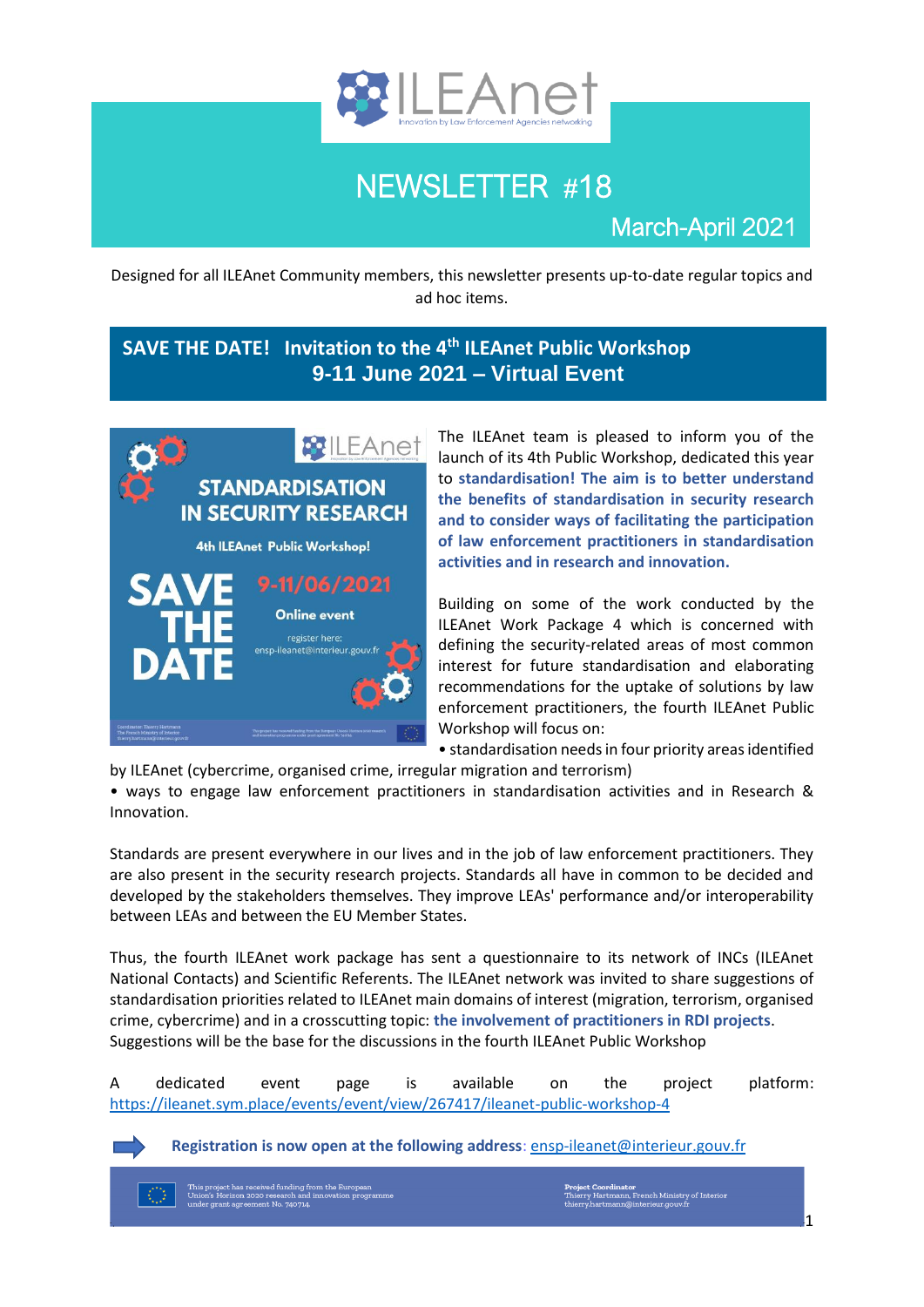#### **Feedback of the ROBORDER project webinar**



**ILEAnet Project Uptake Webinar** 

## **ROBORDER WEBINAR**

CONTACT: ENSP-ILEANET@INTERIEUR.GOUV.FR

**RE**ILEAnet



On March 30<sup>th</sup> 2021, the ILEAnet project organised in the framework of the IPUP (ILEAnet Project Uptake Process) the valorisation of the [ROBORDER project.](https://roborder.eu/)

[The IPUP](https://ileanet.sym.place/file/view/248742/ipup-process) is designed to promote engagement between LEAs and research projects to further support the operational exploitation of the project outcomes. It also aims at easing the discussion around operational exploitation between LEAs and solution providers with research outputs meeting LEAs' needs.

ROBORDER project aims at developing and

demonstrating a fully-functional autonomous border surveillance system with unmanned mobile robots including aerial, water surface, underwater and ground vehicles which will incorporate multimodal sensors as part of an interoperable network. The project has to intention is to implement a heterogeneous robot system and enhance it with detection capabilities for early identification of criminal activities at border and coastal areas along with marine pollution events.

This event was a real success with **43 participants and 14 countries** represented. We can note a strong mobilisation of LEAs in Europe which is a very good indicator. The entire ILEAnet team is working on the follow-up to this webinar.

### **Official start of our first ILEAnet open call on information sharing!**

We are pleased to inform you that the first study launched by ILEAnet has begun!

Following a thorough work with practitioners, based on the expression of their needs and challenges, this first study is dedicated to the assessment of information sharing mechanisms between law enforcement agencies in Europe.

The researchers' team of the selected contractor will divide its work in three phases:

- mapping information sharing mechanisms between LEAs
- analysing such mechanisms (good practices/challenges)

- offering recommendations/solutions towards an effective improvement of information sharing mechanisms between LEAs.

Our ILEAnet national contacts will be part of this process, by opening their networks to the researchers' team and sharing their perspective along the study.

The final goal is to obtain concrete recommendations/solutions to address the practitioners' needs in their daily work.